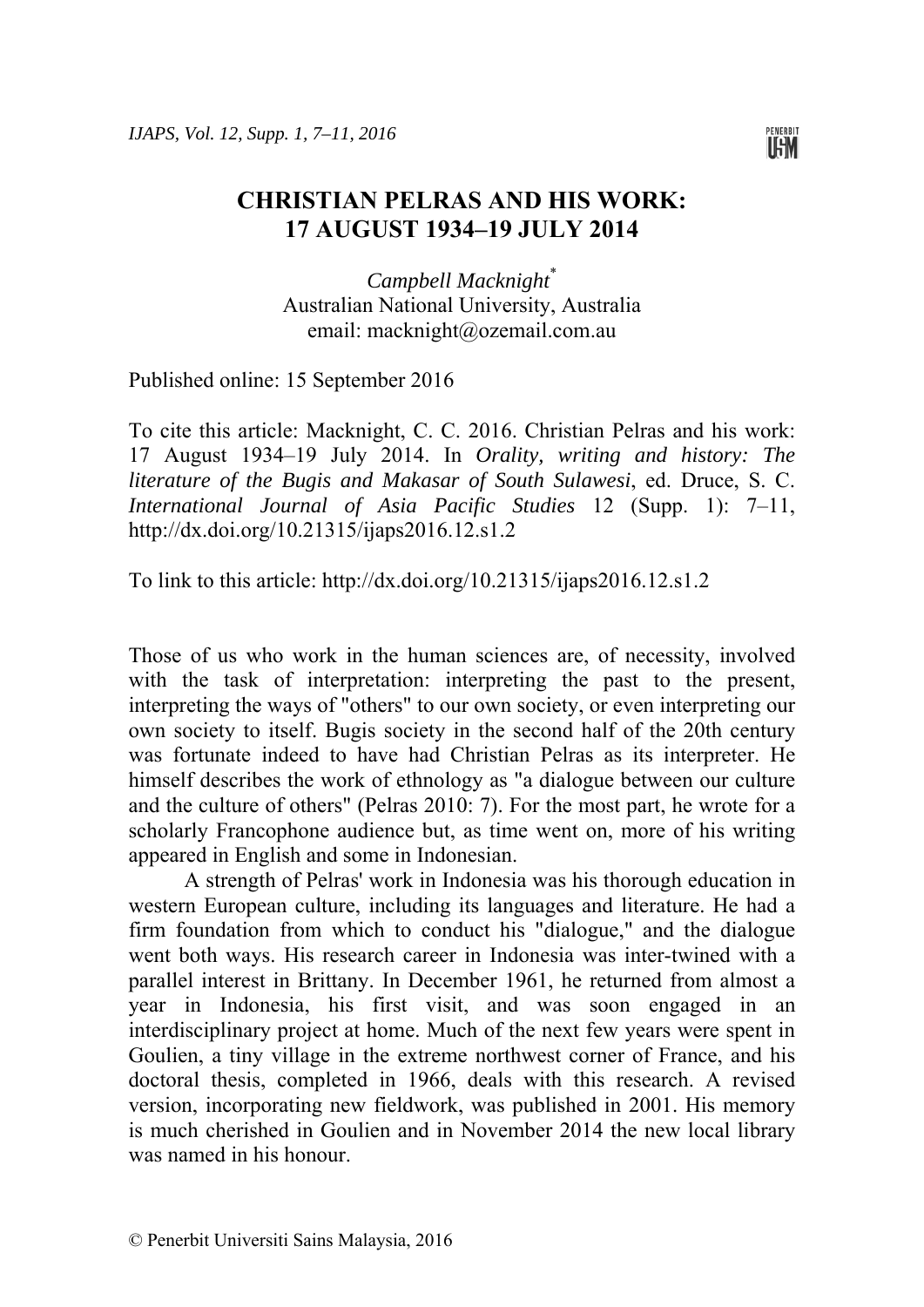In 1967, Pelras went back to Indonesia and Malaysia. His immediate interest, with which he had been taken up for some time, was in weaving, but from the outset he was also attracted by the Bugis. After meeting Bugis migrants in Malaysia, he spent eight months between December 1967 and July 1968 in Singkang in South Sulawesi. His long report on this fieldwork, published with admirable dispatch in 1969, shows the broad scope of his vision and his command of the literature. This was the first of many visits not just to South Sulawesi, but also to other parts of Southeast Asia. Within South Sulawesi, there can be few roads he did not travel.

An appreciation of the work in Goulien is important for understanding his research in South Sulawesi. Its central feature was meticulous recording of data, including the material culture of daily life, but his understanding of ethnology extended to all aspects of the intellectual, imaginative and symbolic lives of the people he was observing. Early visits to the Musée de l'Homme in Paris, which had done much to stimulate his initial interest in this view of the world, were handsomely repaid with a collection of artefacts from Sulawesi, all with extensive documentation. His 8 mm films from Goulien were matched a few years later by films of agricultural life around Parepare, the second city of South Sulawesi, and, in later years, the showing of both sets of film together both in Indonesia and in France occasioned much interest and reflection. He was committed to the task of interpretation in both directions, a commitment which arose from his active involvement in both Bugis and French society. He was highly esteemed by many friends in both France and Indonesia.

Over more than 30 years, a stream of publications on an astonishing range of aspects of Bugis experience appeared and in 2010 a selection of these were brought together in *Explorations dans l'univers des Bugis: Un choix de trente-trois rencontres* (Cahier d'Archipel 39). In long articles on particular topics, Pelras was able to bring together relevant observations and records, embedded in a secure frame of understanding the society and his command of the requisite languages. A reviewer of the revised edition of his book on Goulien respectfully noted that it was somewhat old-fashioned and stuck in the approaches of the 1960s (Augustins 2005). There is perhaps some force in this comment in relation to the work on Sulawesi too, but this is, in fact, its great strength. Pelras was on the ground, documenting everything which came to his notice. It is also worth remembering that travel was much more arduous and living conditions were far more difficult than they are today. The excellence of Pelras' ethnology—the field in which he saw himself to be engaged—needs to be emphasised since there are some weaknesses in the historical and prehistorical sections of the book for which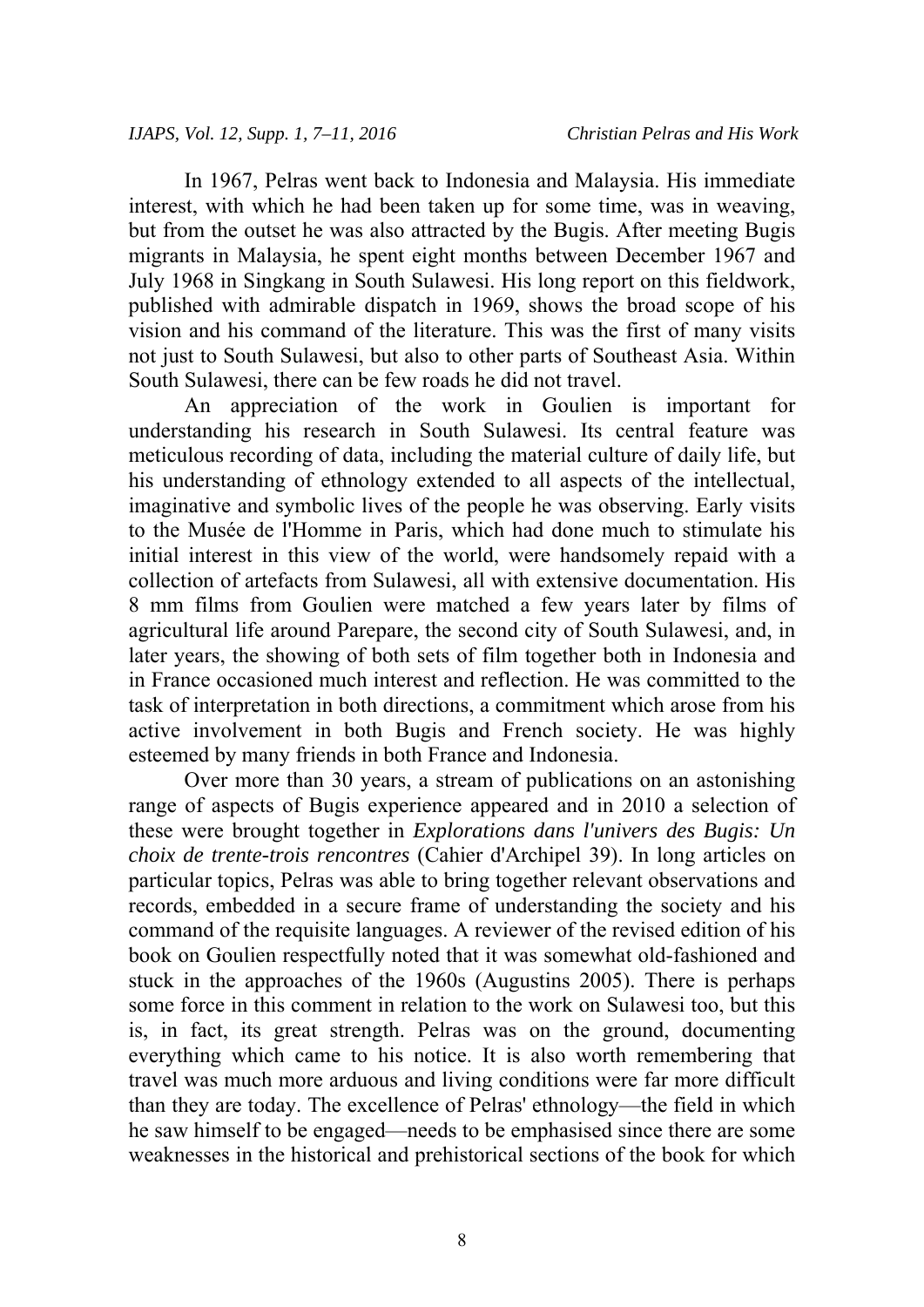he is best known, *The Bugis*, 1996 (a revised Indonesian version was published as *Manusia Bugis* in 2006).

Though the overwhelming majority of his research and writing on Southeast Asia was concerned with the Bugis, even here he had wider interests. His role in the foundation and progress of the journal *Archipel: études interdisciplinaires sur le monde insulindien* was notable and, until his formal retirement in 1999, he played ever more important administrative roles in the various research bodies to which he was attached in Paris.

I first heard of Christian through reading *Archipel* and then in 1973 a letter from him invited me to contribute an article. For various reasons I had to decline, but we were in touch. In January 1974 I was filming Bugis manuscripts in the old National Library in Jakarta, still housed in the museum building, when he appeared and realised who I must be from what I was doing. From then on, we met occasionally in Indonesia, in Australia and in France and our correspondence makes up a considerable file. He had a talent for generous friendship.

## \*\*\*\*\*\*\*\*\*

This article on "Orality and Writing among the Bugis" is a good example of Pelras' ethnology. It places Bugis practice in the context of the general question and, after explaining necessary details, proceeds to give specific examples that illustrate the oral and written materials and their interaction. The article in its original French is well-known among specialists and an English version may make it even more widely known.

The article also deserves an audience beyond specialists concerned with the Bugis and their literature. It bears on the whole question of literacy and its uses. As is the case for Javanese and Malay literature—and indeed across island Southeast Asia—the written expression of the literature has been essentially in the manuscript register, at least until the last century or so. This is not to say that the issues of Bugis literacy are the same as for those other traditions; indeed, it is the very specificity of Pelras' examples which allow us to see the many differences. The purposes and practice of writing—and orality—in each tradition have to be evaluated on their own terms and in their own cultural context.

Taking an even wider view, the Bugis case is instructive for the interaction between orality and writing in any tradition, especially when writing is in manuscript form. Printing a text gives it a certain degree of fixity, if only because of the number of identical copies, and there are certain manuscripts, notably the Bible and the Qur'an, over which the greatest possible care is taken to ensure fidelity to the model.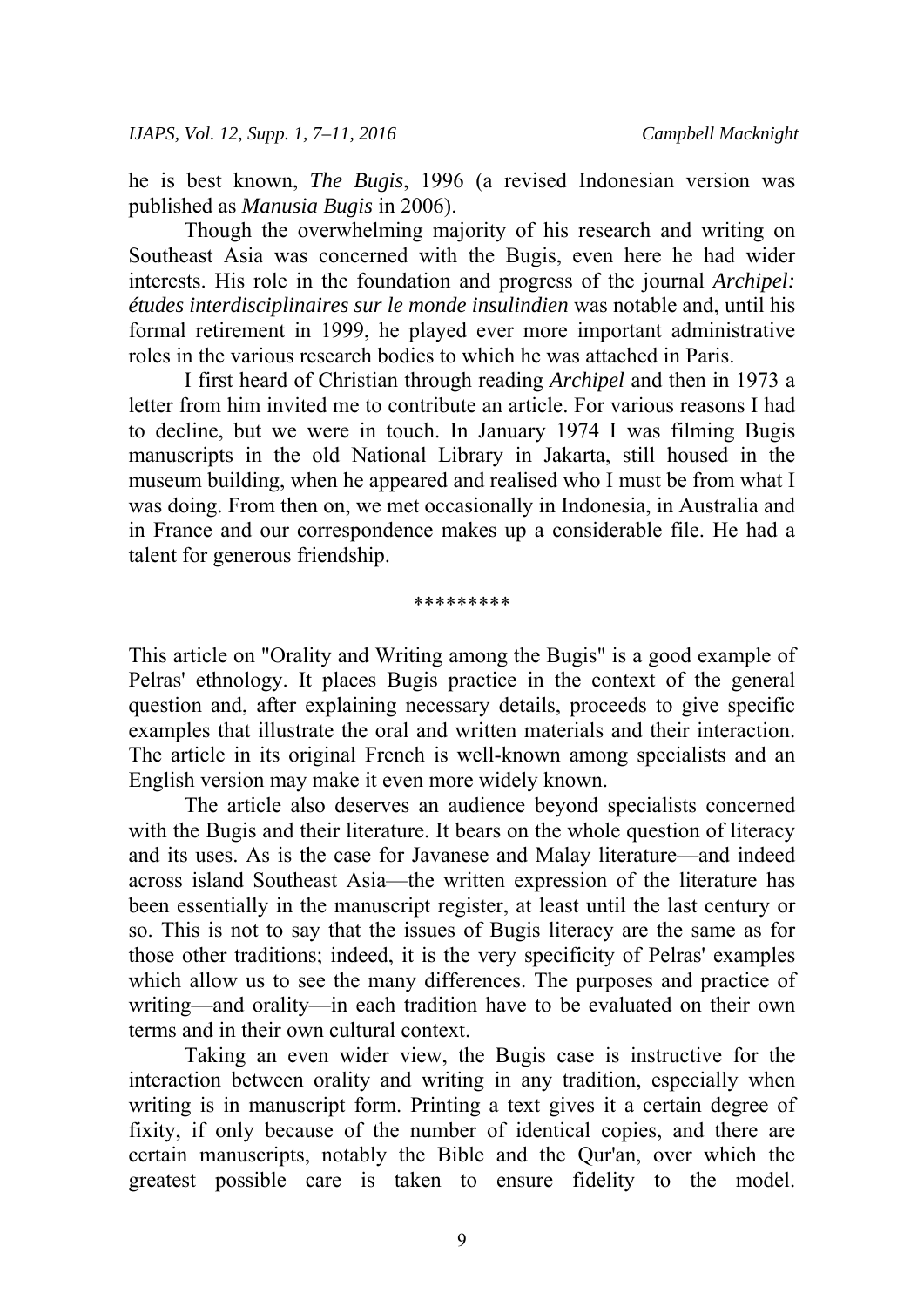The vast effort of classical philology from the Renaissance on has been to discover the original texts of authors by repairing the errors of careless manuscript scribes down the centuries. The specific implications of this textual instability in Bugis manuscripts have been taken up elsewhere (Macknight 1984; Macknight and Caldwell 2001), but the more general questions of the interaction between orality and writing and the relationship between various written registers become increasingly pertinent in the light of modern technology. We still tell stories, of course, but we also record the spoken word and song and transcribe the texts faithfully; we can add a visual record with video cameras and we regularly watch live interviews; we are familiar with the shifts between printed page and cinema screen, and even more powerfully the television screen; the written record is no longer tied to paper with the availability of the monitor and tablet; editing programs mean that the text of a digital file can be revised at will and now computers can speak a text and produce a text from spoken dictation. The technology of language is evolving ever more rapidly.

In the 1970s Pelras was observing a world with simpler technology, but his meticulous ethnological record allows us to understand the subtle interactions of orality and writing among the Bugis at that time. His account provokes us to consider these issues in other contexts far removed in time and space.



Christian Pelras at Somba Opu, Makassar, December 1996 (Photograph: Campbell Macknight)